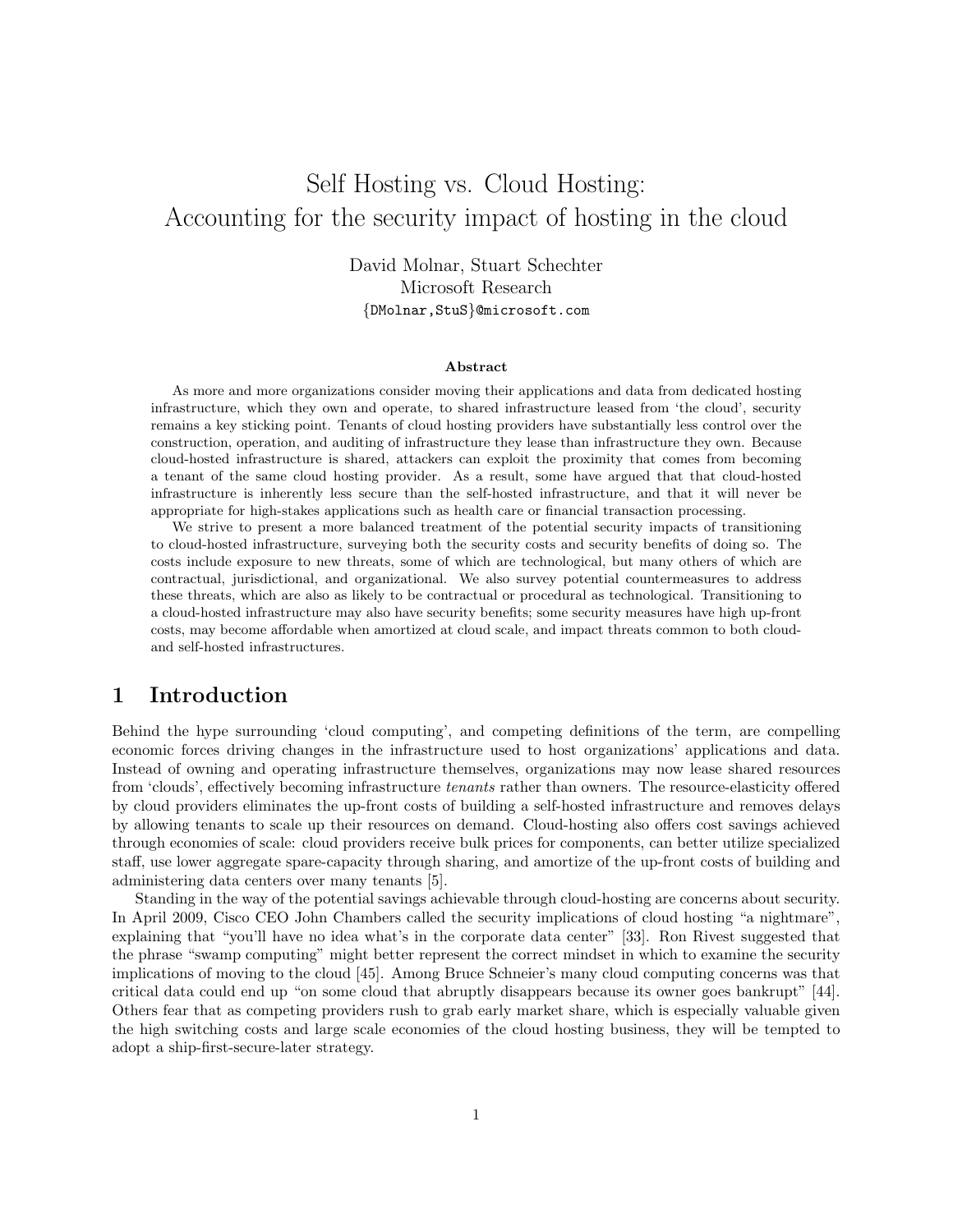Most of these security concerns surrounding cloud hosting are not new, but are already endemic to existing hosting offerings, such as those that offer accounts on shared servers or virtual private servers that run on shared hardware.<sup>1</sup> Other threats, such as the risk that an attack on one tenant will impact another, are already endemic to content distribution networks. What differentiates cloud-hosting providers from traditional hosting providers is their ability to offer scalable resources, purchasable in small time units of time and offered at prices made possible through economies of scale. Whereas virtual private servers target customers seeking to establish a basic web presence or basic email service, cloud-hosting target applications and data would have previously required dedicated data centers. Prospective tenants of cloud-hosting providers thus often have much higher security requirements than those of traditional web hosting providers.

Despite numerous concerns about the security of cloud-hosted infrastructure that are both legitimate and significant, it would be unfair to assume that cloud-hosted infrastructure is inherently less secure than self-hosted infrastructure. Those who argue cloud hosting is inherently less safe inevitably compare it to a security ideal in which organizations that operate and own their own infrastructure have unlimited resources to secure it properly. In reality, securing a hosting infrastructure is expensive and replete with costs that must be expended regardless of scale. A balanced treatment must recognize not only new threats introduced by moving to cloud hosting but also the economies of scale in addressing existing threats endemic to both cloudand self-hosting. Operating at cloud scale opens the design space for security measures to include solutions not previously feasible: those with up-front costs that are prohibitively expensive below cloud scales, but that achieve net savings over competing solutions by reducing the marginal per-tenant and per-machine costs.

#### Contributions and scope

We strive to survey the long-term security implications of cloud hosting independent of the constraints of today's implementations.

Our first contribution is to survey and catalog the new threats that are introduced when applications and data are moved to leased/shared (cloud-hosted) infrastructure from owned/dedicated (self-hosted) infrastructure. Many of these threats pertain less to technology than to matters of human resources, incentive alignment, and jurisdiction. While many of these threats have been raised elsewhere, we assemble them together in an accessible manner. We also explore existing technological, organizational, and legal avenues to address cloud computing threats. Finally, we identify security measures that may benefit from the economies of cloud scale, potentially enabling tenants of cloud hosting providers to get more security for their dollar than could be achieved by hosting their own infrastructure.

We have intentionally restricted the scope of this survey to cloud hosting of tenants' applications and data, and not cloud applications in which the the hosting and application infrastructure are built entirely by a third party (e.g. Google's Docs, Office Live, DropBox, Flickr). While cloud hosting and cloud applications are often treated alongside each other in discussions of 'cloud computing' trends and security threats, the services and their security implications are quite different.

We have also intentionally chosen not to build mathematical formulas or models for the decision to move to cloud hosting. This choice is cost/benefit decision, and while we seek to provide insight by enumerating and examining these costs and benefits, once these factors are quantified the accounting itself is straightforward. We believe there is little further to be gained (and a great deal of clarity and generality to be lost) from the introduction of mathematical decision models and the simplifying assumptions required to make general claims about these decisions.

While we enumerate numerous threats, countermeasures, and sources of economies of scale in cloudinfrastructure security, omissions are sure to be discovered in each of these sets. This is a working document, and one that we expect to change both in response to feedback from the workshop, the realization of unforseen threats, and the development of new security schemes.

<sup>&</sup>lt;sup>1</sup>The WEIS conference websites have run on a virtual private server since the 2006 conference.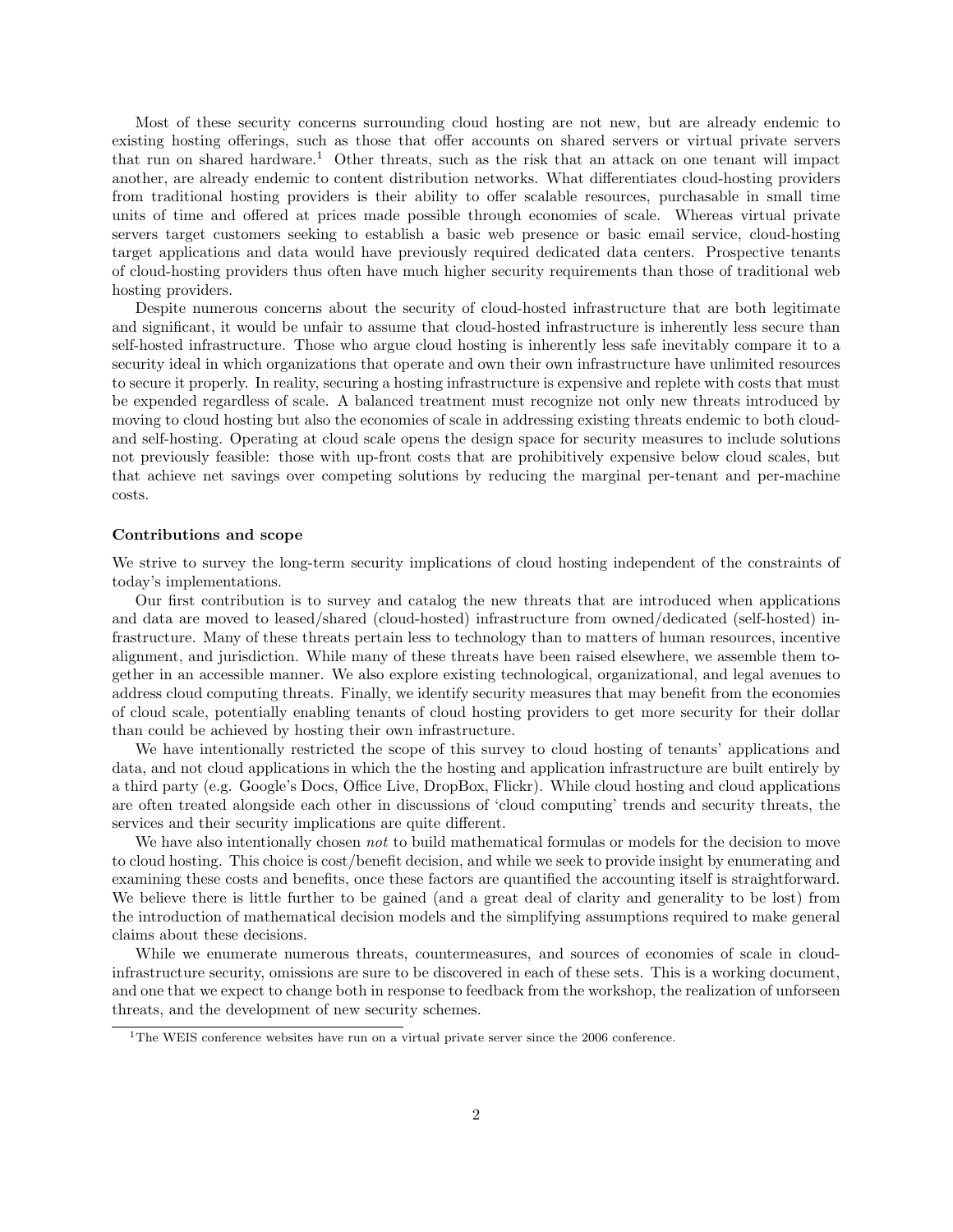# 2 Threats introduced by cloud hosting

We examine two sets of threats that arise from moving from self-hosted to cloud-hosted infrastructure: threats introduced because resources that were once owned and operated by the tenant will now be leased from a cloud provider, and threats introduced because leased resources are shared with other – potentially malicious – tenants. As mentioned in the introduction, many of these threats are not new but are endemic to existing shared hosting products such as virtual private servers.

### 2.1 From owning to leasing

A tenant who formerly owned its infrastructure will now rely on the cloud provider to provide and secure the physical plant, hardware, software, and the administrative infrastructure. The following threats are those in which the cloud hosting provider fails to protect the tenant's infrastructure as well as the tenant would like.

### Threats to infrastructure assembly

#### Physical infrastructure

The physical plant (building, power, backup, air conditioning, etc.), computing hardware, and network selected by the cloud provider may not be sourced or provisioned to the tenant's standards, may be maliciously designed to subvert security, or may be compromised by a third party. Sourcing is already a problem as evidence by a case in which counterfeit chips were been sold to the U.S. Navy [34]. In 2009 the FBI disrupted a counterfeiting ring for Cisco equipment [43], which shows this happens in practice. An example of why sourcing is a security concern, King et al. have demonstrated how back doors can be hidden in hardware via small modifications [28].

Software infrastructure

The software infrastructure - including the OS or cloud infrastructure services such as database services - may fail to meet the standards promised to the tenant, may be intentionally designed to subvert security, or be compromised by a third party.

Human infrastructure

The employees selected by the cloud provider to administer the infrastructure, and who may thus be able access to the tenant's resources, may not be screened or audited to ensure their security skills or trustworthiness meets the standards promised to the tenant. Regardless of screening, they pose an insider threat in that they may use their administrative rights to compromise the tenant's security.

### Contractual threats

### Cost-overrun attacks

While the ample resources of cloud hosting may prevent some denial-of-service attacks from taking tenants' services offline, tenants may still face orders-of-magnitude larger bills if stuck paying for the resources required to respond to attackers' requests. Thus, a thwarted denial-of-service attack may become a cost-overrun attack.

Deceptive billing

The cloud provider may bill the tenant for more resources than are actually consumed or, more subtly, may cause its infrastructure to run less efficiently to increase consumption of billable resources.

#### Captivity

High switching costs may make tenants captives of the cloud provider, which may use its increased bargaining power to the detriment of its tenants.

#### Bankruptcy

The cloud service provider may go out of business. Tenants will lose access to applications and data that they are unable to move before the cloud provider's infrastructure goes offline. Infrastructure that stores tenant data may become the property of the cloud provider's creditors.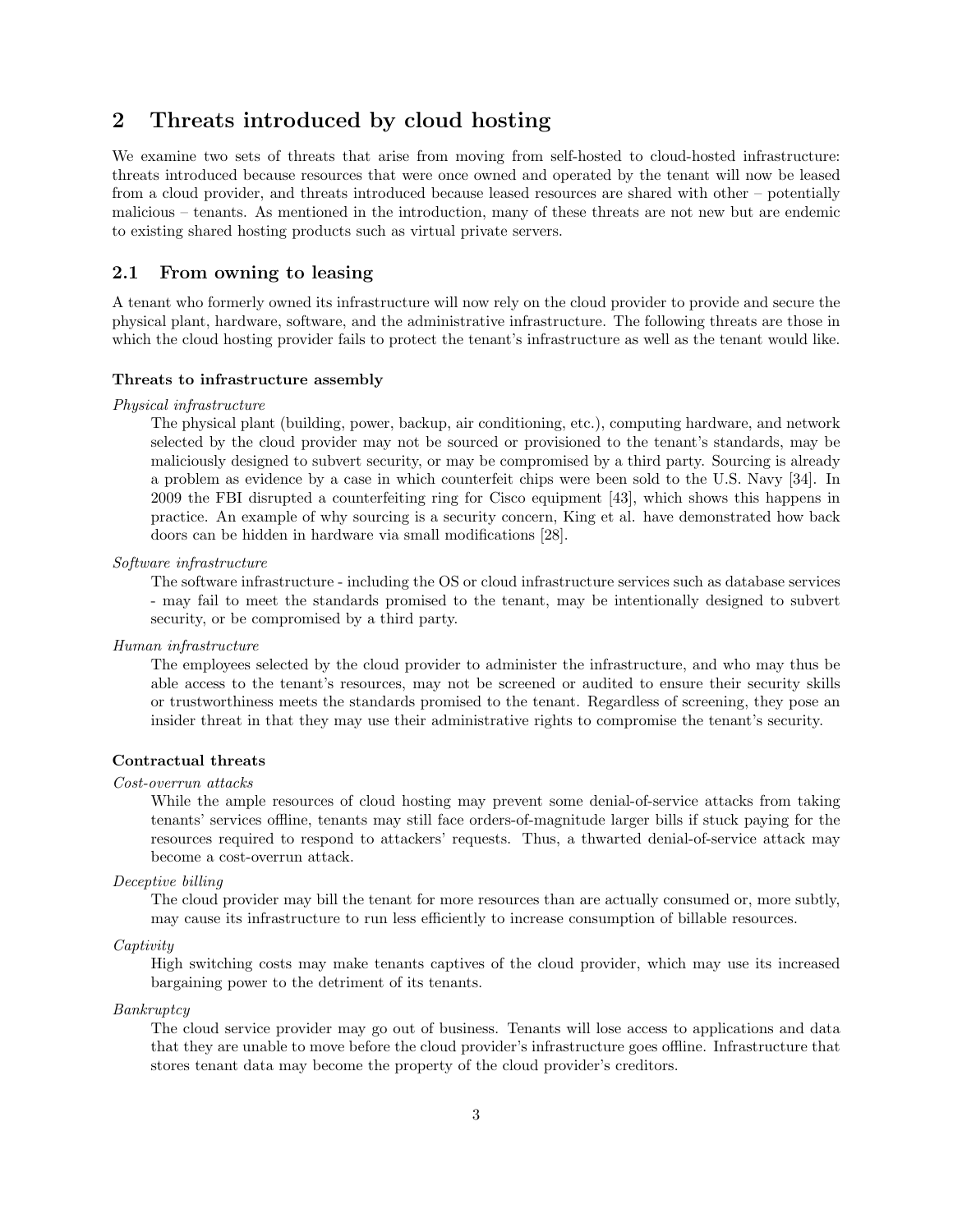#### Legal and jurisdictional threats

### Indirect legal coercion

Cease and desist letters and injunctions that would previously been directed to the tenant may now be directed at the cloud provider, threatening to hold the cloud provider accountable for the tenant's actions. The cloud provider may yield to such pressures more easily than the tenant would, in part because the cloud provider may have more assets at risk and in part because yielding may result in smaller direct losses for the provider than the tenant.

### Secret search

A sealed search warrant served at the cloud provider may allow law enforcement to search the tenant's systems while forbidding the cloud provider from notifying the tenant that a search took place. For example, in the United States the Federal Bureau of Investigation may perform secret search by issuing a National Security Letter request. The authority to issue these requests is used frequently, as the Justice Department's Office of the Inspector General estimated that 47, 000 National Security Letter requests were issued in 2005 alone [49].

### Direct jurisdictional exposure

The cloud provider may move data or applications into jurisdictions that expose the tenant to new opportunities for surveillance or interference in such forms as regulation or taxation.

### Indirect jurisdictional exposure

Even if applications and data remain within the tenant's preferred jurisdiction, governments from other jurisdictions with power over the cloud provider may attempt to exert this power to the detriment of the tenant. For example, a government could pressure a cloud provider with a heavy investment in its country to spy on a tenant regardless of whether the tenant or its data resided within the government's jurisdiction. For an analog in banking, consider the impact that the sizable U.S. business presence of Swiss bank UBS on the firm's decision [48] to comply with the demands of U.S. law enforcement to reveal information about funds held in the Swiss accounts of U.S. customers.

### 2.2 From dedicated to shared infrastructure

When infrastructure is shared, tenants must be confident that mechanisms are in place to protect tenants from one another. Furthermore, sharing resources may negatively impact availability and, when tenants may be identified by the resources they share, reputation as well.

### Threats from other tenants

Direct breach

Malicious tenants may pierce hardware, software, or network isolation boundaries to compromise the confidentiality or integrity of another tenant's data, code, or communications.

Side channel attack

Malicious tenants may use side channel attacks, such as those that examine cache behavior[47], to read other tenants' private data.

### Denial of resources

Malicious tenants may compromise availability by consuming too many resources or exploiting vulnerabilities exposed through tenant-accessible APIs. For example, Vadhat describes one such vulnerability in the Xen hypervisor [20, 50].

### Resource theft

Malicious tenants may steal shared resources (e.g. compute time), or find ways to charge resources to other tenants.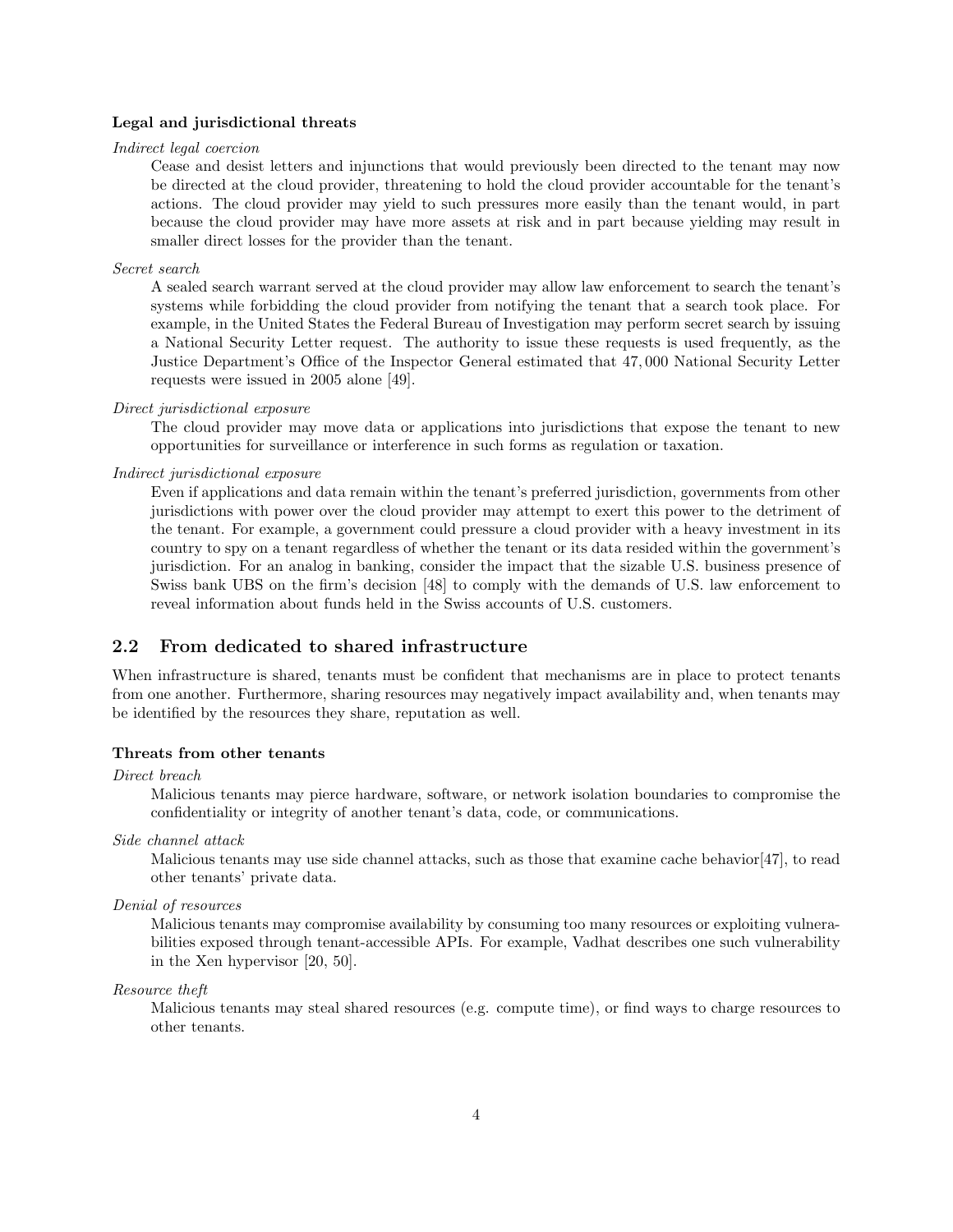### Collateral damage to shared reputation

The actions of malicious tenants may damage the reputation of infrastructure components or other tenants, such as could occur when shared IP ranges are used to send spam. For example, in 2009 the spam blacklist provider Spamhaus added all nodes on Amazon EC2 to its e-mail blacklist [8]; EC2 users who wish to send e-mail must now apply specially to Amazon to use a node not on the blacklist  $[3].<sup>2</sup>$ 

### Legal and jurisdictional threats

### Jurisdictional collateral damage

Law enforcement may shut down a data center or cloud provider to target one or more tenants, causing all other tenants to lose service. For example, the US Federal Bureau of Investigation shut down an entire co-location facility and seized equipment as part of an investigation of a single tenant [54].

### Threats to the availability and cost of shared resources

#### Underprovisioning

When infrastructure is shared, tenants must rely on the cloud provider to properly estimate their collective peak resource needs and provision appropriately. Underprovisioning may cause performance degradation or outright failure at times of peak demand. Cloud providers that fail to account for correlated usage bursts (economies of scale in provisioning require assuming some level of independence in resource needs) might unintentionally underprovision. So might a provider who fails to anticipate the exponential growth of a tenant; Imagine a cloud provider that discovers too late that it is hosting the Internet's next Google or Facebook. Competitive pressures might lead cloud providers to intentionally provision fewer spare resources than their tenants expect, as every unused resource cuts into profit margins. Customers and monitoring firms are already measuring performance degradation in Amazon's EC2 service and interpreting it as evidence of underprovisioning [52, 11].

### Collateral denial of shared resources

A denial-of-service attack on one tenant, or on the cloud provider itself, may impact other tenants who rely on shared resources targeted in the attack.

#### Diminished audit, detection, and incident response capabilities

#### Forensic restrictions

If an outside party breaches a tenant via cloud-level infrastructure components that the tenant is forbidden from monitoring, it may be impossible for the tenant to identify the cause of the breach and prevent it from happening again. Because infrastructure is shared with other mutually-suspicious tenants, tenants may be expressly forbidden to investigate infrastructure components as doing so might violate the security guarantees made to other tenants.

# 3 Countermeasures

We now summarize available countermeasures to the threats in Section 2. For leasing-induced threats, in which tenants fear that a cloud provider will not be sufficiently diligent in protecting infrastructure, it should come as no surprise that countermeasures focus on auditing mechanisms and, where possible, restoration of policy control to tenants. For sharing-induced threats, technology issues are more prevalent but policy issues remain pervasive.

In evaluating the costs of these countermeasures, it is important to consider which portions are fixed and which increase with the number of applications, tenants, or machines. Cloud providers can tolerate countermeasures with high up-front costs, because these costs can be amortized over many customers. On

<sup>2</sup>Our reliance on Amazon EC2 for real-world examples of cloud-hosting problems results entirely from EC2's share of the market. We in no way intend to imply that these problems are exclusive to EC2.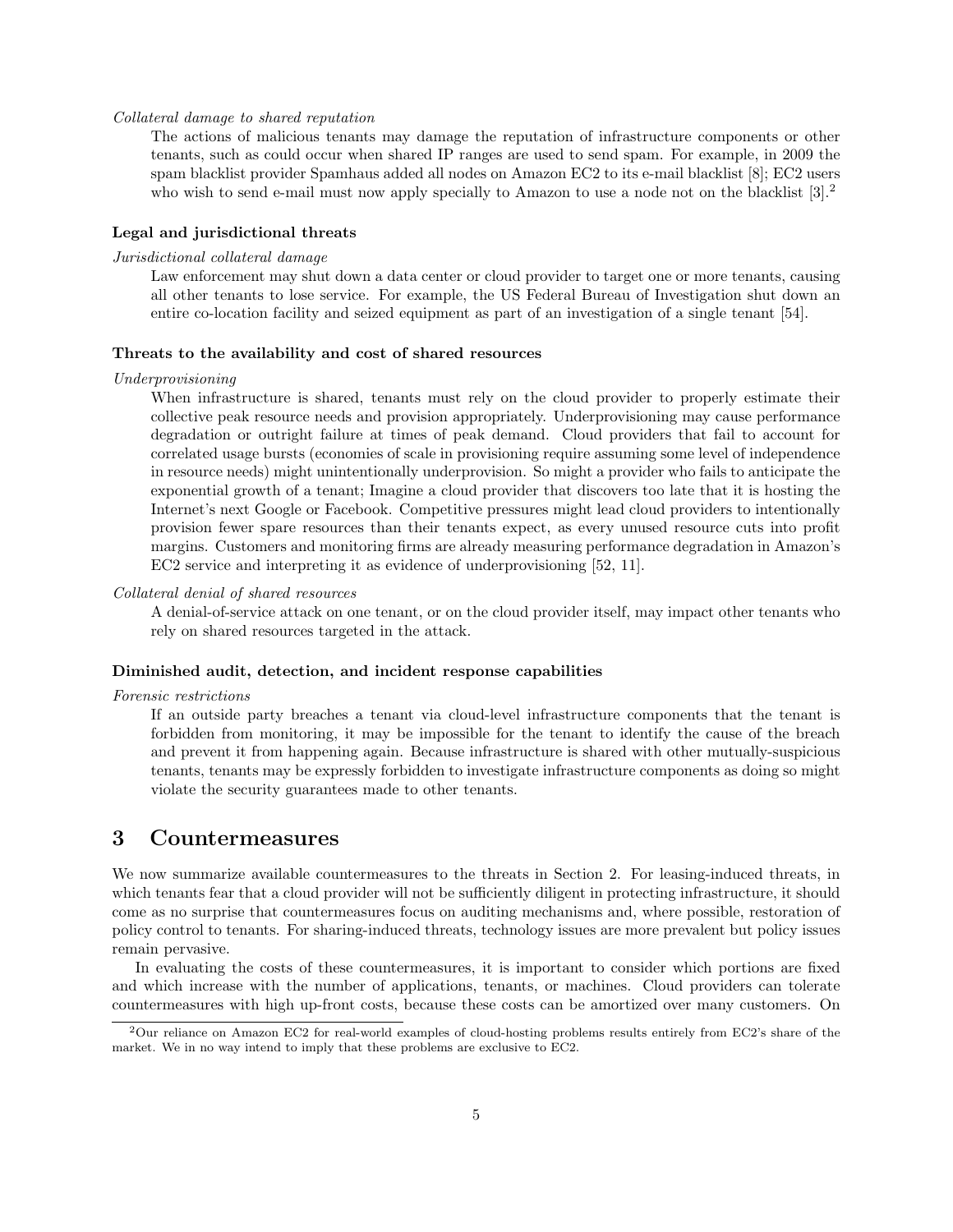the other hand, countermeasures with high and unavoidable per-tenant variable costs may be prohibitively expensive, especially if most tenants are unwilling to pay a premium for them.

### 3.1 From owning to leasing

### Threats to infrastructure assembly

Physical and Software infrastructure

For self-hosted infrastructure, the quality, safety, and integrity of owned hardware and software is often managed via perimeter security. Where possible, *intake controls* verify the integrity of equipment and software as they arrive. Sample components may be tested before purchase and purchased components may be tested again at random. To implement properly, intake-control processes are expensive to set up and have high marginal costs that grow with the amount of hardware and software entering the system.

Tenant auditing of cloud providers via intake-controls would be impractical, as tenants use only a small fraction of cloud providers' total equipment and would thus be forced to spend most of their time auditing equipment they will never use. What's more, it would be hard to set up a process which a tenant could have access to audit hardware without introducing the risk that this tenant, if malicious, could use this access to compromise the hardware. One workaround is to rely on a trusted third party to perform audits, but this may still not be an attractive option one given the sheer scale of cloud data centers.

An attractive alternative is to support auditing of hardware and software via remote hardware/software attestation, a hardware feature already shipping in today's Trusted Platform Modules (TPMs). These modules, paired with certificates from hardware manufacturers that attest to the source of the hardware, allow the hardware to cryptographically sign statements about its properties and the properties of the software it is running. Using these statements, a tenant or auditor could verify that an application is indeed running on the contractually specified hardware and software (bios, hypervisor, OS, on up). To protect tenants' data from malicious hardware components with access to memory or disks, data can be stored in memory and on disk in encrypted form, with keys leveraging the 'sealed storage' feature of TPMs. For a survey on technologies for remotely verifying properties of hardware and software, see Parno et al. [38].

The use of TPMs and similar hardware mechanisms to automate the audit of the integrity of hardware and software has attractive economies of scale. The cost to verify the software stack, and to build the attestation process, is fixed in the number of machines and tenants. Each tenant incurs only a small marginal computational cost (a handful of signature verifications) to audit the hardware and software infrastructure each machine it uses.

Alas, memory encryption is not yet available on commodity CPUs and today's TPMs provided limited protection against hardware attacks, such as the sand-and-scan attack used by Tarnovsky to extract secret keys from a TPM [46]. Further research is needed to make TPMs more resilient to attack without making them prohibitively expensive.

Still, TPMs may remain attractive when compared to intake controls, which are also unlikely to detect the presence of a single compromised machine. Even if detection were straightforward, inspecting every incoming component would likely be impractical. In the long run, solutions that leverage attestation, sealed storage, and memory encryption may well provide a level security that is neither technically nor economically feasible with intake controls.

Even if TPMs or other hardware mechanisms can provide reasonable assurances as to the origin and condition of the hardware and software being provided, they alone cannot ensure that this software is secure. Testing of the design- and code-level security of a hypervisor is expensive, and security-sensitive tenants may demand testing by one or more third parties. The cost of auditing code is high and varies in the size of the code and frequency with which it is updated. However, the cost of verifying that a code region matches an audited code region is negligible. Thus, the cost of code audits are fixed with respect to the number of machines and tenants, and can thus be amortized over all the machines running the audited code.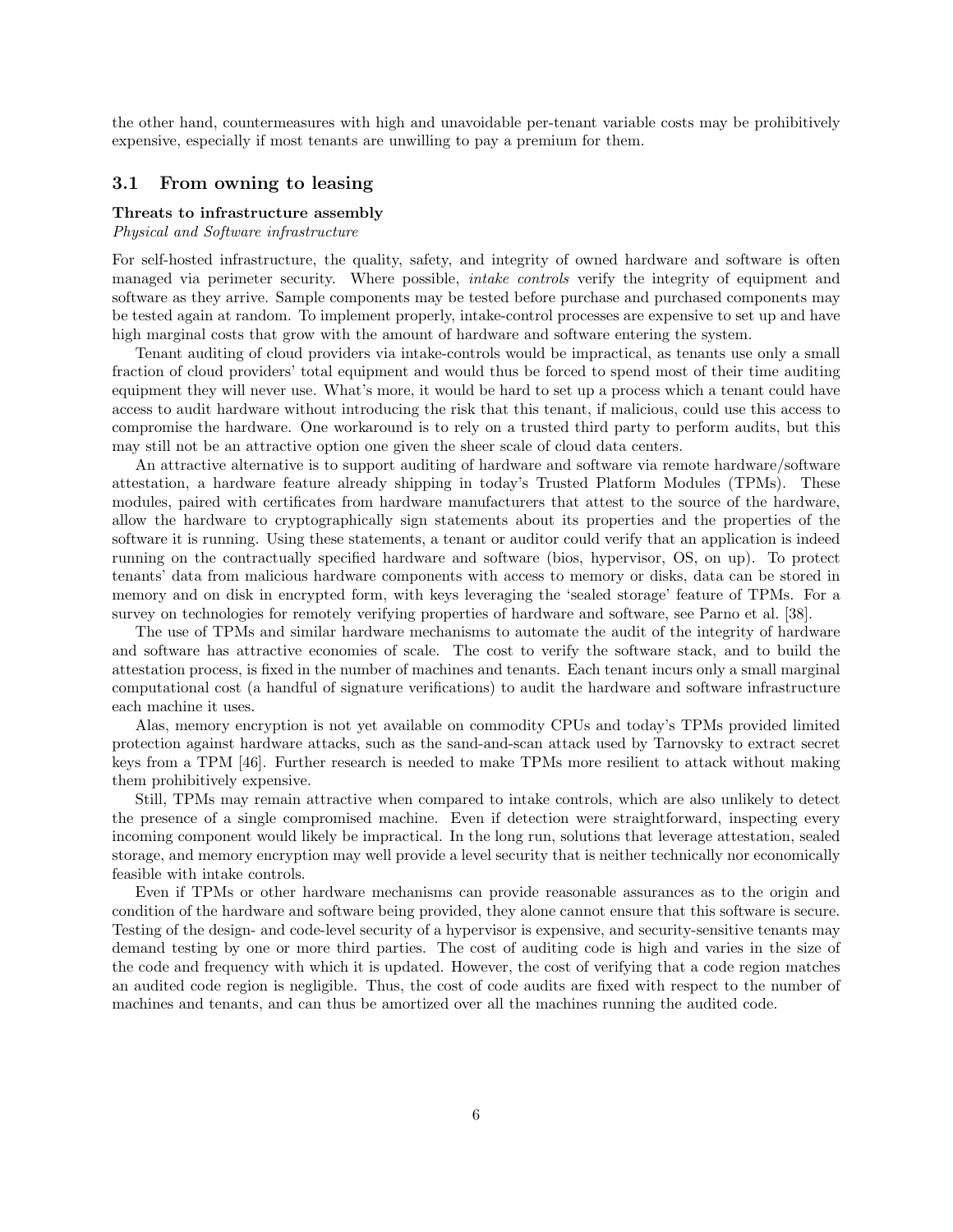#### Human infrastructure

Human-level infrastructure must also be audited. Administrators and other employees in positions of trust may be required to undergo background checks that go beyond simple criminal and financial background checks. Pre-employment verification processes are expensive to design and have high marginal costs. However, cloud providers will be able to amortize the fixed cost of establishing hiring practices over a larger number of employees than providers of owned infrastructure. While the costs of screening increase with the number of employees to be screened, cloud hosting providers require fewer trusted staff per machine than those operating at smaller scale.

To protect against insider attacks, cloud-infrastructure may be designed to limit administrators' access to potentially-confidential tenant data. Since such restrictions could impede administrators ability to perform important tasks, such as penetration testing or forensic investigation, procedures would still be required to deactivate them.

Another approach to protecting against administrative malice or incompetence is to put into place administrative controls that require administrative actions to be approved by a second administrator, or even be performed by multiple administrators. These control mechanisms might also randomize the assignment of administrative tasks to administrators, preventing administrators from seeking out tasks that would confer access to a targeted tenant. Such technical mechanisms to support support multiple-person control for computer system administration have been explored by Potter, Bellovin, and Nieh [40].

The design, implementation, and testing of administrative controls will certainly incur up-front costs. Once controls are in place the variable costs associated with administrative tasks will also increase. However, these added variable administrative costs are likely to be more than offset by the savings attained from the economies of scale of administering a large, relatively homogenous, infrastructure. Oracle reports that their cloud data centers require one tenth as many administrative staff per machine as are required for typical data centers in higher education [36]. Even if all administrative tasks had to be duplicated by two administrators (doubling the administrative costs) a cloud-hosted infrastructure might still come out ahead.

### Contractual threats

### Cost-overrun attacks

One way to address cost-overrun attacks is to allow tenants to set quotas to bound the rate at which an application or tenant can consume billable resources. This allows the tenant to choose the lesser of two evils, losing service availability or consuming resources it cannot afford.

Another redress to tenants' concerns of cost-overrun attacks is for cloud-providers to absorb the bulk of the resource costs incurred by attacks. The costs of spare compute and storage resources are, after all, already sunk. The economic viability of a large cloud provider like Amazon, Google, or Microsoft is unlikely to be greatly impacted by operating at peak resource consumption during an attack, and so they are well positioned to insure their tenants against cost-overrun attacks in this way. Cloud providers who insure their tenants' against cost-overruns will have an extra incentive to build infrastructure that uses resources efficiently when under attack.

Alas, with insurance comes adverse selection. Insuring against cost-overrun attacks will attract a disproportionate share of denial-of-service-prone tenants (e.g. gambling or auction websites). Insured tenants will have less incentive to engineer their application-level infrastructure to use resources efficiently when under attack. Cloud providers that insure tenants against cost-overrun attacks may thus require more spare resources than those that do not. What's more, each attack will incur direct costs that result from increased power consumption, bandwidth utilization, and incident response time. Cloud providers may not want to provide full insurance to tenants, and may want to adjust the cost of insurance based on the business of the tenant and its performance under load testing.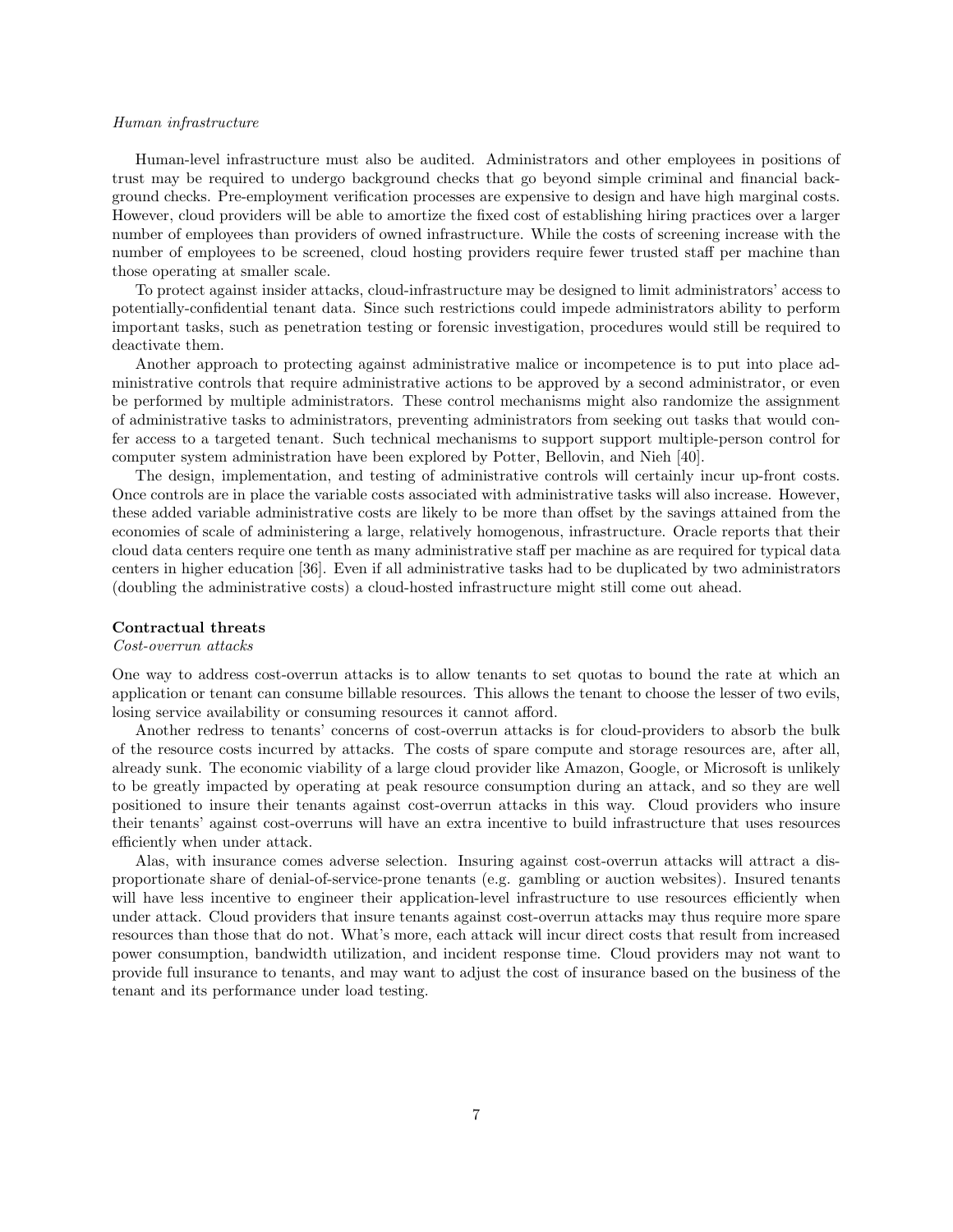#### Deceptive billing

Deceptive billing is an attractive target for auditing, either directly or via attestation-based auditing solutions.

If the cloud provider offered tenants the ability to run their own test infrastructure, tenants would be able to evaluate the performance of their applications to estimate how much they should cost to run at cloud scale. Auditors may run similar tests to ensure that resource usages claimed by the cloud provider match local tests.

An attestation-based approach to resource accounting could leverage a third party to audit the software used to account for tenants' resource consumption, rather than auditing the resource usage bills. Tenants would require that all bills be itemized by machine, with each machine signing its billing statement along with a attestation chain that verifies which billing software was running. If the auditor and tenant are confident that the accounting software honestly reports resource usage, they can have greater confidence in the integrity of the bills they receive.

### Captivity

The most direct way to lower captivity concerns is to reduce switching costs. Switching costs can be reduced by making cloud infrastructure more homogenous, such as by using the same cloud hosting APIs and tools as other providers. Alas, such a solution is unlikely as cloud providers use their infrastructures to differentiate themselves from competitors and keep their businesses from becoming commodities. What's more, providers who purchased software infrastructure would risk becoming captives of the software developer. What is more likely to occur is that certain components of cloud providers solutions (e.g. VMs, databases) will become semi-standardized, lowering but not removing switching costs. Alternately, intermediate layers may be used to abstract away provider-specific APIs, lowering switching costs but sacrificing access to provider-specific features. One example of such a layer is the Simple Cloud API, which currently abstracts blob storage mechanisms [53].

Given that many cloud infrastructures will inevitably have high switching costs, captivity concerns may be best addressed through the use of long term contracts renewable far in advance of expiration. One complication to writing such contracts is that it is impossible to predict the cost of providing service, or the competitive cost of service, over a long time horizon. Thus, long-term contracts will need to be written in terms of indexed storage and computation costs. This will help ensure that tenants will benefit from technological progress without putting cloud providers' businesses at risk should technology fail to progress at the expected pace.

#### Bankruptcy

Bankruptcy poses a threat to both the availability of the infrastructure required to run an application and the data within the application itself. Whereas data back-up may be challenging for certain data-intensive applications, backing up application infrastructure poses an even greater challenge.

Cloud providers may need to structure tenant contracts to guarantee that, in the event of bankruptcy, tenants will automatically acquire the rights to any custom software required to replicate the provider's infrastructure. Cloud providers must also structure contracts with tenants, investors, and creditors, to give each tenant priority rights to a proportional share of the provider's hardware and other physical infrastructure.

Another route to addressing the threat of bankruptcy is to obtain an insurance contract that will guarantee the funds required to operate the infrastructure for a period following bankruptcy. To ensure greater warning in advance of bankruptcy, contracts could also require regular financial audits that track the viability risks to the cloud providers' business. Insurance policies might also be used to ensure that a tenant's switching costs would be covered in the event of bankruptcy. The cost of such policies will surely depend on the expected size of these switching costs.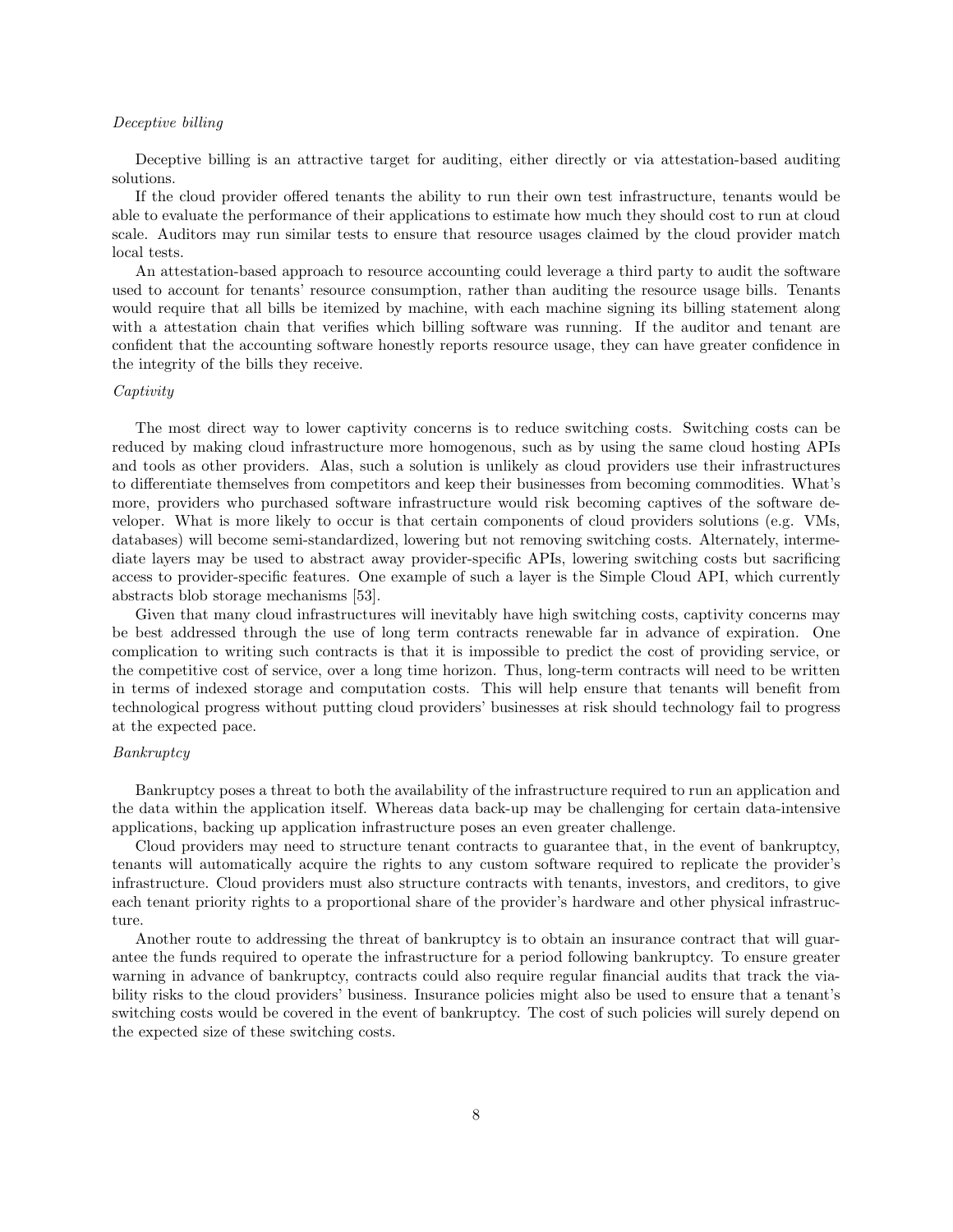#### Legal and jurisdictional threats

Indirect legal coercion, Secret search, Direct and Indirect jurisdictional exposure

Indirect legal coercion is a problem that ISPs and traditional hosting companies are already familiar with, as they are already exposed to takedown notices and injunctions that relate to client data. For example, hosting providers in the United States regularly receive requests under the Digital Millennium Copyright Act (DMCA) to remove allegedly copyright-infringing material. One way to address this threat is to clarify, within the provider-tenant contract, the process for responding to injunctions, what legal costs will be incurred by the cloud provider, and how disagreements regarding these terms will be arbitrated.

Cloud providers can deploy software tools to enable tenants to manage where their applications and data are hosted and how data is stored, helping to manage direct jurisdictional exposure. Technologies such as memory and disk encryption, as well as sealed storage, can be deployed to help tenants comply with existing regulations.

Laws and international agreements may be crafted to reduce the vulnerability of cloud hosting legal coercion and indirect jurisdictional threats (indirect interference, secret search) while providing governments recourse should tenants attempt to use cloud hosting to escape applicable laws. The DMCA, for example, already specifies the steps a hosting provider is required to take to avoid being held liable for a tenant's actions. The prospect of jobs, tax revenue, and lower-latency access to cloud-hosted services would be among the incentives that might lead countries to participate in agreements friendly to cloud-hosting providers.

### 3.2 From dedicated to shared infrastructure

#### Threats from other tenants

### Direct breach, Side channel attack

Hypervisor protections on the confidentiality and integrity of tenant software and data have been the subject of a great deal of research, both offensive and defensive [30]. Current directions include making hypervisors smaller [31] and easier to verify using formal tools [27, 24]. Microprocessor manufacturers are adding support to simplify and improve the design of hypervisors [13, 12].

One of Intel's motivations for including AES instructions in its 2010 Core series of microprocessors is to address side-channel attacks on cryptographic keys [19], such as the timing attack of Tromer et al. [47] and other timing attacks [29].

One reason for cautious optimism for hypervisor-based isolation is that a key cause of isolation failure, the introduction of buggy communication mechanisms demanded by parties that wish to break isolation boundaries, is unlike to apply. When tenants do communicate, they are more likely to be using existing network protocols than to communicate via the hypervisor. Similarly, shared database or storage services are likely to be accessed via network protocols as well. However, shared networks, storage, and other resources will also be potential sources of isolation failure.

IPsec and virtual private networks are already heavily-relied upon in order to protect data in transit on potentially-unfriendly networks. Since these tools are insufficient to prevent availability attacks on the infrastructure itself, control networks may also be necessary. Building authentication, encryption, and integrity protection into intra-tenant and intra-cloud communications could actually simplify the work of application developers, who today must implement myriad authentication solutions to support different services.

Finally, for those systems that do not use hypervisors or want to add defense-in-depth, application-level sandboxing and API-limitations may further aid isolation, at the cost of interfering with existing tools that may assume access to resources now restricted.

### Denial of resources, Resource theft

The threat of other tenant's hogging or stealing resources will also challenge technologists to develop appropriate fairness algorithms and accounting mechanisms. This poses many challenges. For example, if tenants control the TCP stack they will also control the network's fairness mechanisms and the code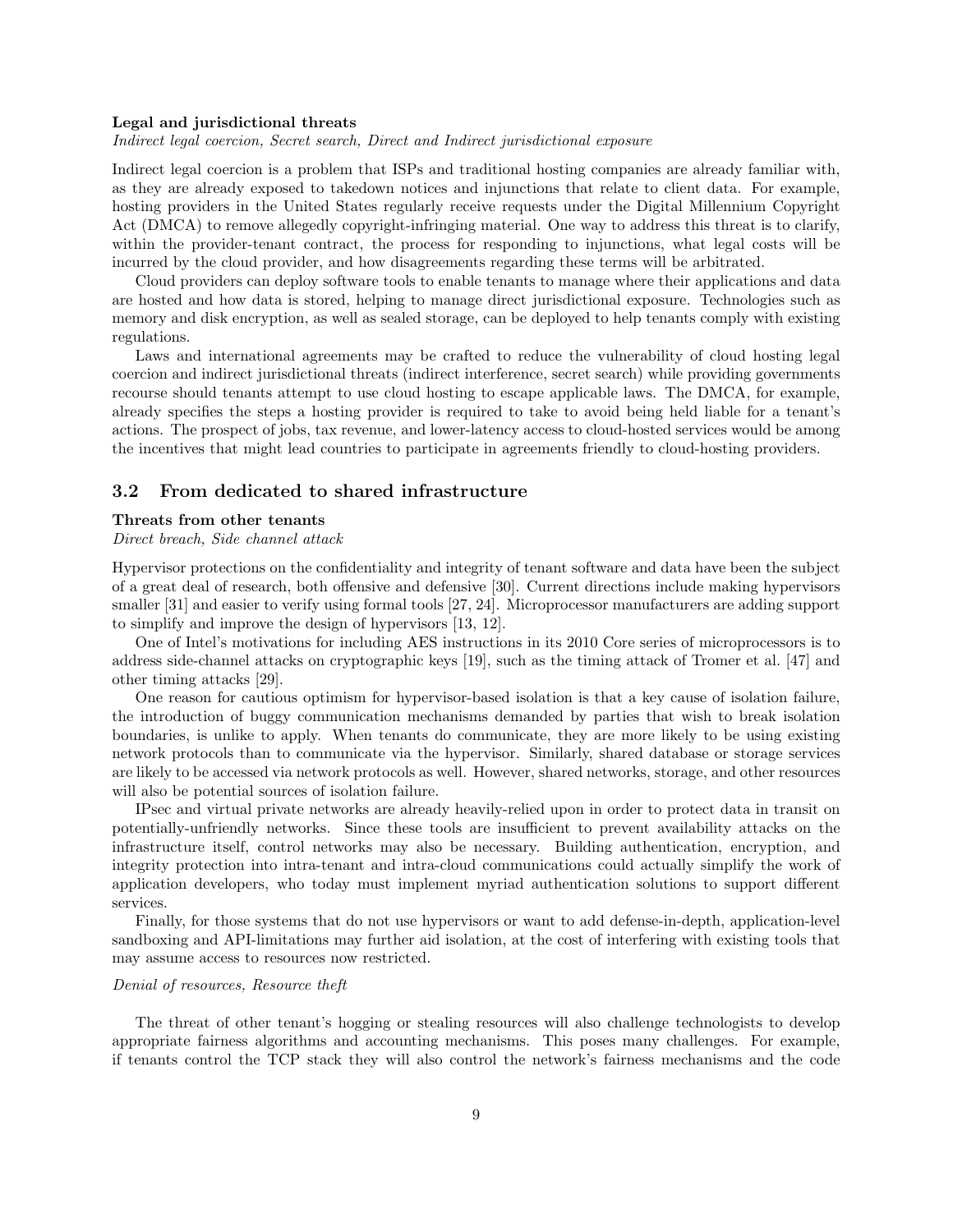that determines whether a transmission was in fact completed. Accounting imprecisions due to coarse measurement units or externalities such as process swap time may be the target of arbitrage by malicious tenants.

### Collateral damage to shared reputation

Cloud providers can assist external reputation systems by providing a mapping between communications and tenants. There are various ways to accomplish such a goal. For example, for email a cloud provider could restrict all outgoing port 25 connections, require outgoing mail to go through its own server, and then augment all outgoing mail with a header identifying the tenant. The approach currently taken by Amazon is more restrictive, requiring tenants apply for special permission to make outgoing connections on port 25 [3]. Alteratively, the cloud provider could provide a protocol that enabled outsiders to look up the identity of a tenant by providing the IPs, ports, and times associated with a current (or recent) communication.

### Legal and jurisdictional threats

### Jurisdictional collateral damage

Cloud-hosting providers benefit from the opportunity to build relationships with law enforcement through recurring interactions. A record of compliance with search warrants, providing law enforcement access to audit logs and data snapshots which can be obtained without disrupting tenants, will reduce the likelihood that law enforcement will attempt to take infrastructure offline.

#### Threats to the availability and cost of shared resources

### Underprovisioning

Attestation-based audit mechanisms could also be used to verify that spare capacity has been provisioned to the levels promised in a service level agreement contract. Resource accounting modules on each system could report total usage over time without revealing anything about the tenants who used those resources. Again, attestation could be used to safeguard against cloud providers' attempts to tamper with resource usage reports. Availability reporting poses a greater challenge than usage reporting. Attestation-based mechanisms to prove that resources were available if needed, at times when they were powered down, are an open research problem.

Attestation-based capacity auditing may not be necessary if spare capacity levels are not made verifiable, but instead guaranteed via penalties paid by the cloud provider to the tenant in the event that resources are unavailable. However, large outages could result in penalties so large as to require the cloud provider to obtain insurance. Insurers would then likely find it necessary to audit spare capacity.

### Collateral denial of shared resources

Collateral damage from denial-of-service attacks may be limited through the use of resource quotas. For example, a tenant might have as a default quota that is equal to its average resource consumption plus the resources available when the load on the cloud is at its 99.9<sup>th</sup> percentile.

Alternatively, when resources are scarce, the cloud provider could calculate ratio of current resource consumption to average resource consumption for each application or tenant. Scarce resources could be granted to those with the lowest utilization ratios. Resources could even be moved away from those with the highest ratios.

### Diminished audit, detection, and incident response capabilities

#### Forensic restrictions

In order to accommodate mutually suspicious tenants, we see few alternatives to relying on cloud providers or collectively trusted third parties to perform any auditing, monitoring, or security response tasks that could impact the security of more than one tenant. The potential risks of relying on cloud service providers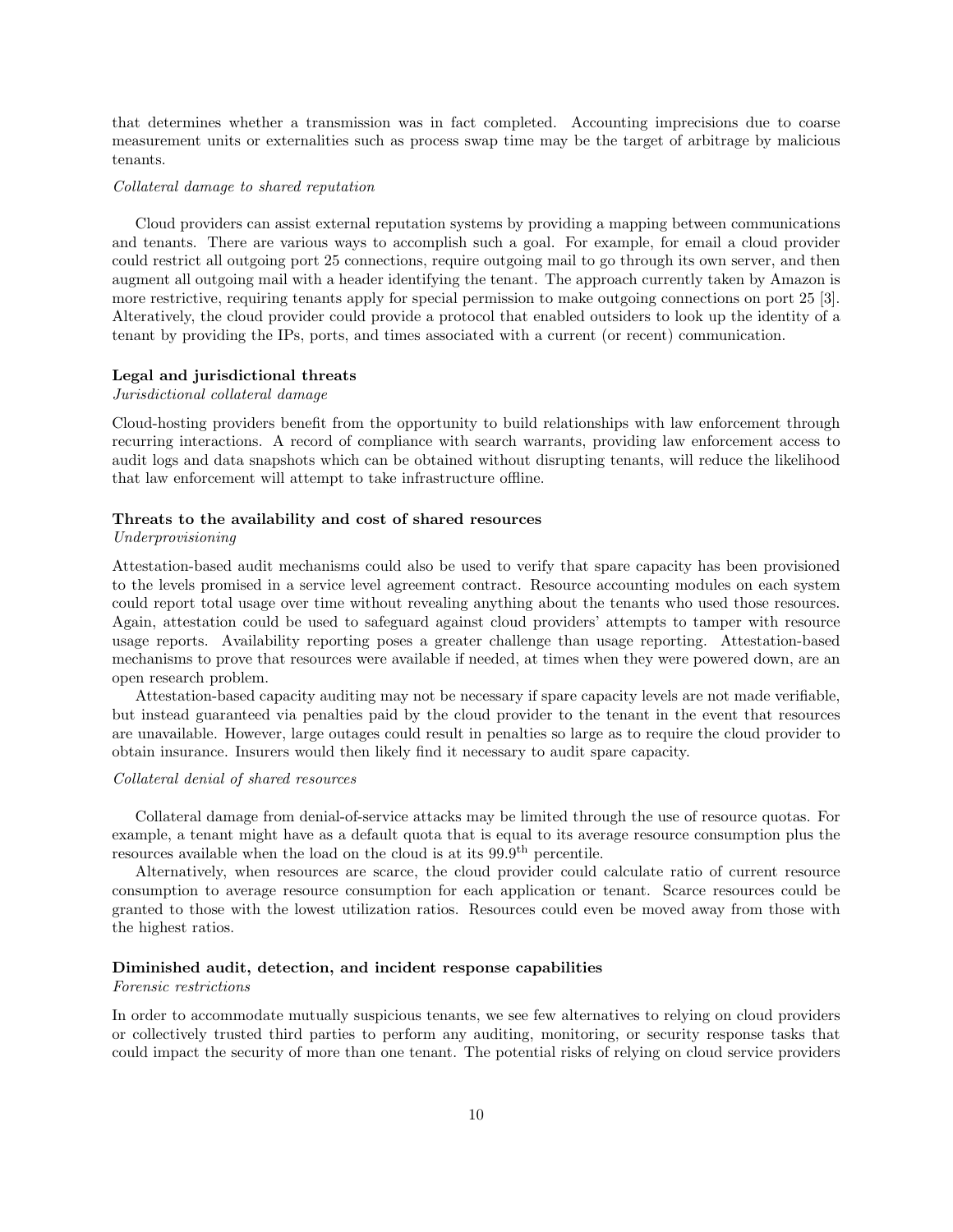to disclose infrastructure-level problems is illustrated by a data corruption bug in Amazon S3 that was discovered by its users [26]. This particular incident was customer-detectable and verifiable. Amazon thus had little choice but to accept responsibility and respond, identifying the cause as a flaky border router. If the problem had only affected a single customer and could not be so easily reproduced and isolated the response may have been different.

Contractual solutions to overcome forensic restrictions are difficult. No matter how many resources a cloud provider is willing to dedicate to investigating its potential culpability for each tenant's breaches, there may always be tenants who claim that it is not doing enough. Even given the utmost good faith on the part of the provider, it may simply not be economically viable to investigate every issue that customers claim are infrastructure bugs.

Tenants could put contract clauses into place that would allow them to demand cloud providers, or collectively-trusted third parties, perform a forensic investigation of a breach until the source is determined or a maximum budget is reached. If the audit proves the breach occurred within the tenants' infrastructure the bulk of the cost of the investigation would be borne by the tenant. If the cloud provider could not identify the source of the breach the bulk of the cost would be borne by the cloud provider. One appealing feature of such contracts is that they would provide a strong incentive for cloud providers to implement extensive logging capabilities and powerful analysis tools, as these tools we be needed to limit the portion of forensic investigations that it must pay for. Regardless of whether the cloud provider or a third party does the auditing, a tenant would need to trust the that party not to overbill for the service.

# 4 Security benefits of building infrastructure at cloud scale

Though self-hosted infrastructure may be free from threats specific to cloud-hosted infrastructure, meeting the security expectations of those who who depend on it can prohibitively expensive. Securing a hosting infrastructure has significant costs that are fixed with respect to the number of machines to be secured. Examples of these fixed costs include:

- Assembling a host and network security strategy
- Training staff on the full range of tasks required by the security strategy
- Keeping abreast of new threats and countermeasures
- Developing a relationship with law enforcement

Cloud-infrastructure operators can amortize these fixed costs over a much larger infrastructure than self-hosting organizations can. Staff in cloud hosting providers can become more specialized than their counterparts administering self-hosted infrastructure, allowing them to develop expertise that increases productivity while receiving lower per-employee training.

Managed security solutions already allow owners of self-hosted infrastructure to achieve some of these scale benefits. These managed offerings range from solutions in a box – these boxes may provides firewalls, backup, or spam filtering – to full service security consulting and system monitoring. Alas, managed security solutions may expose their clients to many of the same threats that cloud providers' tenants face. For example, a spam filtering box will have access to the client's network infrastructure and all incoming email, and is susceptible to secret search.

Economics will likely drive cloud-infrastructure operators to provide many of the solutions offered by managed security solutions today. Since the cloud provider must already be trusted with tenants' applications and data, tenants can obtain these services without growing their trusted employee and organization base. For example, a cloud-hosting operator, who already controls your network, needs no additional privileges to filter incoming traffic on port 25. What's more, security features built into the infrastructure can be cheaper to integrate into an application than those that require new components to be installed or that have APIs that may not be customized to the infrastructure. Once a cloud-infrastructure provider incurs the cost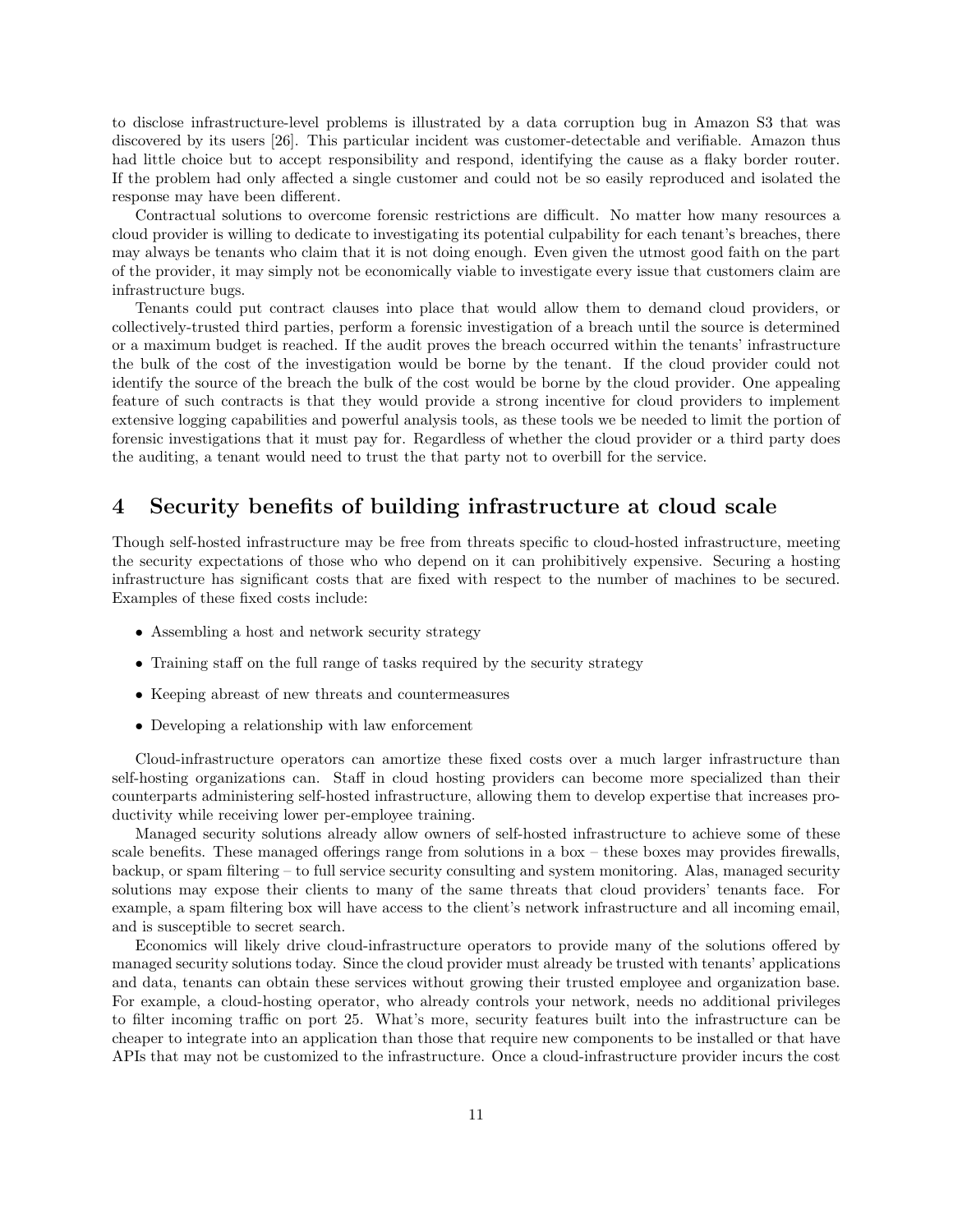to develop a managed security solution for a security-conscious customer, the marginal cost to deploy the feature to other tenants is often negligible.

Some examples of security features that could be built into clouds, some of which are already present in hosting tools such as CPanel [14], are:

- Network and operating system auditing tools
- Tracking of all installed software, publishers, versions, and patch levels
- Credit card storage and fraud detection
- Public/private key generation, certificate generation, and storage
- Automatic authentication and protection of intra-tenant network communications
- Secure (append-only) logging of system events
- Spam filtering
- Password hashing and storage
- CAPTCHA generation and verification
- Software widgets such as password-strength meters

Many of these features would not be affordable if tenants had to cover the up-front costs, but become affordable if tenants only have to cover their share of the marginal costs. The leads to positive externalities whenever a security-conscious prospective tenant demands a new security feature.

Another benefit of building security features into the cloud infrastructure is to leverage data from multiple tenants. For example, when monitoring tools detect a new attack against one tenant the monitoring team and system will be more alert to similar attacks against other clients. Such systems must be designed not to restrict undesirable information from leaking from one tenant to the other. Still, reputation systems that identify bots, spammers, and other malicious activity can benefit from a wealth of data and few tenants would have a reason to opt out of providing it. Employees of the cloud provider entrusted to perform forensics on one tenant's compromised system may leverage what they learned from inspecting others' systems without leaking data. Bundling managed security into the cloud helps to overcome the free-riding problem in security data sharing identified by Gordon, Loeb, and Lucyshyn [17].

Tracking jurisdictional threats and keeping up with myriad laws and regulations is an expensive task, but one that has economies of scale. If infrastructure within the cloud providers' purview can be certified to provide compliance with security or privacy regulations, cloud providers may be able to assist with compliance at cloud scale. Cloud providers may also be able to assist in disseminating information that allows tenants to evaluate jurisdictional risks and keep up with local laws.

The economies of scale exhibited by these security solutions explain why existing managed security solutions are a big business, despite scale limitations that result from having clients in distributed locations with heterogenous infrastructures. Gartner estimates the total managed security service provider market had revenues of roughly \$500 million in 2009. Major telecommunications carriers such as BT (via its acquisition of Counterpane) and Verizon now offer these services [41].

As we noted previously, cloud-hosting providers benefit from the opportunity to build relationships through their recurring interactions with regulators and law enforcement. If law enforcement officials know the cloud provider can guarantee them access to audit logs and data snapshots even if a tenant turns out to be malicious, they are less likely to take a tenant – or an entire data center! – offline in order to protect an investigation. More strategically, cloud providers can take an active role in shaping compliance and legal regimes to favor their tenants. The sheer scale of cloud-hosting providers may make their security practices defacto best practices. Since liability law faults those who fail to take precautions that other reasonable parties would take, joining the herd that has put its security in the hands of the cloud may actually provide protection against liability suits.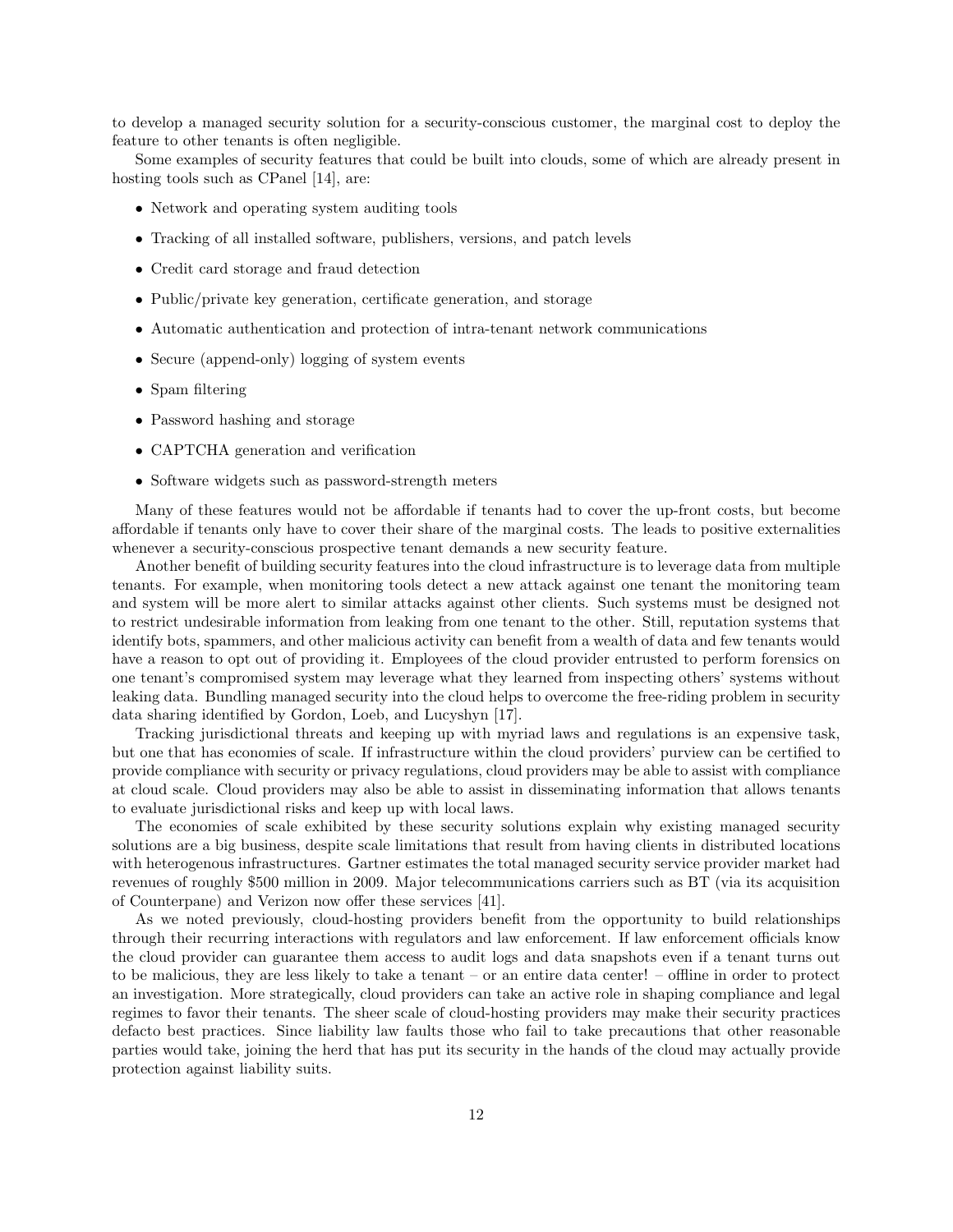# 5 Which security measures will go into the cloud

Many of the cloud-hosting concerns we've discussed are the evolutionary descendants of threats that predate cloud hosting. Regardless of whether hosting infrastructure is owned or entrusted to a cloud provider, critical hardware and software components will be sourced from third parties and staff may not be trustworthy. Reliance on component APIs may make tenants captives of these component providers. While component makers may not be able to overbill consumers directly, components may be designed to intentionally underperform to increase sales. Secret search already happens at third-party data centers. Underprovisioning is already a common concern of web hosting clients, who accuse providers of being unable to deliver the "unlimited" resources that are advertised [35].

Given that a change in hosting strategy has myriad impacts on how organizations develop and administer application-level infrastructure, as well as how they staff themselves, security alone is unlikely to motivate a move to cloud hosting. More likely, security will be a factor that will prevent, but not incite, a prospective tenant from leasing space from a cloud-hosting infrastructure. Low up-front costs and elasticity are more likely to drive prospective tenants. In developing a security strategy, cloud hosting providers are unlikely to set an initial goal of achieving a net increase in security over self-hosting, and more likely to seek to remove any real or perceived net security loss that could act as so called 'deal-breakers'. For example, disk encryption may be given top priority to assure prospective tenants with concerns related to data breach notification laws.

Cloud providers will implement those sets of security measures that cost less to put into place than the value of the new tenants these features will attract. These total cost of these measures includes not only the up-front costs and the variable costs of servicing those tenants who demand these features, but also any per-tenant or per-machine variable costs that are incurred serving tenants who do not consider these features essential. Tenants who consider a security feature valuable, but not essential, still benefit when low per-tenant costs make it attractive for cloud providers to bundle them in.

If there are security measures that are not desired by the bulk of the cloud provider's customer base, but have large per-tenant variable costs, cloud providers may find it necessary to abandon the features. Alternatively, they may partition the cloud so that it need not deploy the feature universally and price discriminate—essentially creating two clouds and sacrificing some economies of scale.

The most promising research opportunity in cloud security is thus to identify security solutions that may have higher up-front costs but reduce per-tenant and per-machine variable costs—solutions that may have previously been unaffordable because their up-front costs could not be sufficiently amortized. For example, if tenants will rely on the cloud provider to investigate breaches, the cloud provider may invest in tools to reduce per-investigation costs. It may build forensic tools for inspecting VMs or logging tools that make it easier to record, search, and analyze log data. Solutions for remotely verifying the integrity of a machine's operating environment been frequently proposed but rarely implemented; the engineering costs for getting them right may yet be affordable at cloud scale.

# 6 Related Work

The idea of providing computing as a utility is far from new, as are security issues with shared computing infrastructure, but recent developments have catalyzed explosive interest and growth of what we now call 'cloud computing'. Karger and Schell discuss lessons learned from the security evaluation of Multics, which was one of the first systems to tackle the problems of secure shared computing [25]. Ambrust et al. discuss the reasons for the cloud computing's recent popularity growth and outline key features that make it different from prior shared computing systems, such as the ability to scale down to small pilot projects or up to large projects [5].

Many others have discussed threats arising from cloud computing. Talbot's article in MIT's Technology Review provides a high-level examination of cloud security issues, covering both cloud applications (e.g. Facebook and Gmail) and cloud-hosting [45]. Schneier observes many potential threats of cloud hosting and notes similarities between cloud hosting and traditional timesharing computing [44], while Balding and Hoff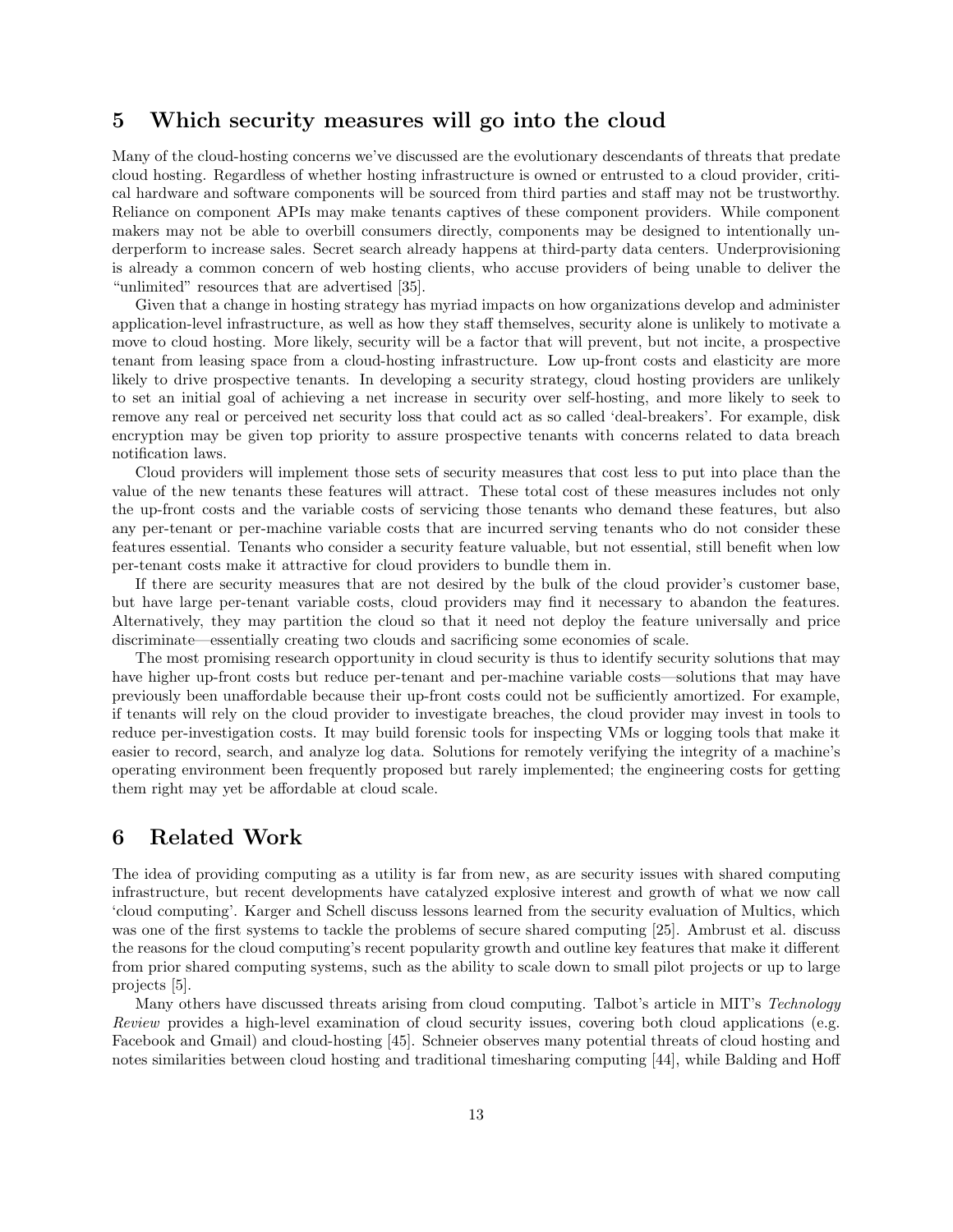each discuss problems with compliance in today's cloud hosting regimes [6, 21]. The Cloud Security Alliance enumerates technological threats to cloud providers and tenants [2]. Varia describes best practices such as frequent patching for virtual machines as part of a white paper on architecting for cloud computing [51].

Many of the threats we have enumerated have origins in real events. Amazon S3 suffered data corruption due to a flaky border gateway router [26]. The experience highlighted the difficulty today's cloud customers have in verifying the integrity of cloud infrastructure and isolating the source of failures. Underprovisioning is already a concern of some cloud tenants [52] and third-party monitors [11].

Amazon, Microsoft, and other cloud providers rely heavily on hypervisor-based virtual machines to isolate tenants, thus making their security a key area of concern. While virtual-machine level isolation provided by hypervisors is easier to reason about than most OS-level isolation, it is not immune to security flaws. The Cloudburst exploit found by Kortchinsky demonstrated how a specially crafted guest video driver could take control of a host machine running VMWare Workstation or ESX Server [30]. The flaw exploited by Cloudburst was a failure by VMWare to properly bounds check certain calls from the guest video card driver to VMWare emulated 3D hardware. Ormandy found that simple random fuzzing of common virtualization software, including QEMU and VMWare, uncovered potentially exploitable bugs [37]. Like the Cloudburst exploit, several of these bugs were also located in hardware emulation code. Garfinkel and Rosenblum discuss further issues with security in virtualized environments, such as the challenge of patching virtual machine images or the potential for re-use of randomness in cryptographic operations [16].

The drive towards features has pushed commodity virtual machine monitors to include more code, which increases the risk that a serious bug will appear. Recent academic work has pushed back against this trend by focusing on smaller, easier to verify hypervisors [27, 24]. For example, Flicker and Trustvisor reduce the size of their hypervisors by exploiting new CPU features designed to make writing hypervisors easier [31, 32].

The timing attacks that may impact tenant-shared CPUs in the cloud have their roots in cryptosystems. Kocher demonstrated timing attacks on smart cards [29] and later Boneh and Brumley showed that timing attacks could be carried out over the network [9]. Tromer et al. showed that cache effects could lead to timing attacks even on symmetric encryption schemes such as AES [47], which could potentially be used to attack a tenant sharing a CPU. Bortz and Boneh show how timing attacks can reveal information about web applications as well [7].

Ristenpart et al. demonstrate side channel attacks on the Amazon Elastic Compute Cloud and Xen hypervisor that allow them to determine whether their tenant VM is co-located with a VM belonging to a target web service and, if so, to learn keystroke timing information [42].

In the area of audit, the CloudAudit working group is currently drafting a specification for an API focused on "audit, assertion, assessment, and assurance" for cloud providers [18]. The goal of the API is to generate machine-readable assertions that detail which security features and certifications a provider does and does not have. Prospective tenants can then programatically decide whether to purchase resources from a provider for their application given their security needs.

Kelsey and Schnier introduce the concept of secure audit logs, a possible mechanism for implemented the audit countermeasures we discuss in Section 3. Iliev and Smith propose logs that utilize a security coprocessor, such as the IBM 4758, to achieve tamper evidence [23]. Their work followed on the Packet Vault project, which aimed at capturing and recording every packet over a 10 MBps link indefinitely on commodity disk storage [4].

For new security features that could be deployed to cloud tenants, Cui's work shows how to detect malware from scanning memory images, and more generally how to identify specific objects in a memory dump [10]. Cloud providers could use this functionality as part of a cloud infrastructure to audit tenant execution with modest overhead. Garfinkel et al. describe an architecture for embedding intrusion detection directly inside a hypervisor [15].

Gordon et al. model the optimal amount of information sharing between different entities [17]. Their analysis reveals a free rider problem that leads to systematic under investment in security when each firm is free to choose its level of sharing. A cloud provider can avoid this free riding problem by bundling a given level of information sharing with the cloud service.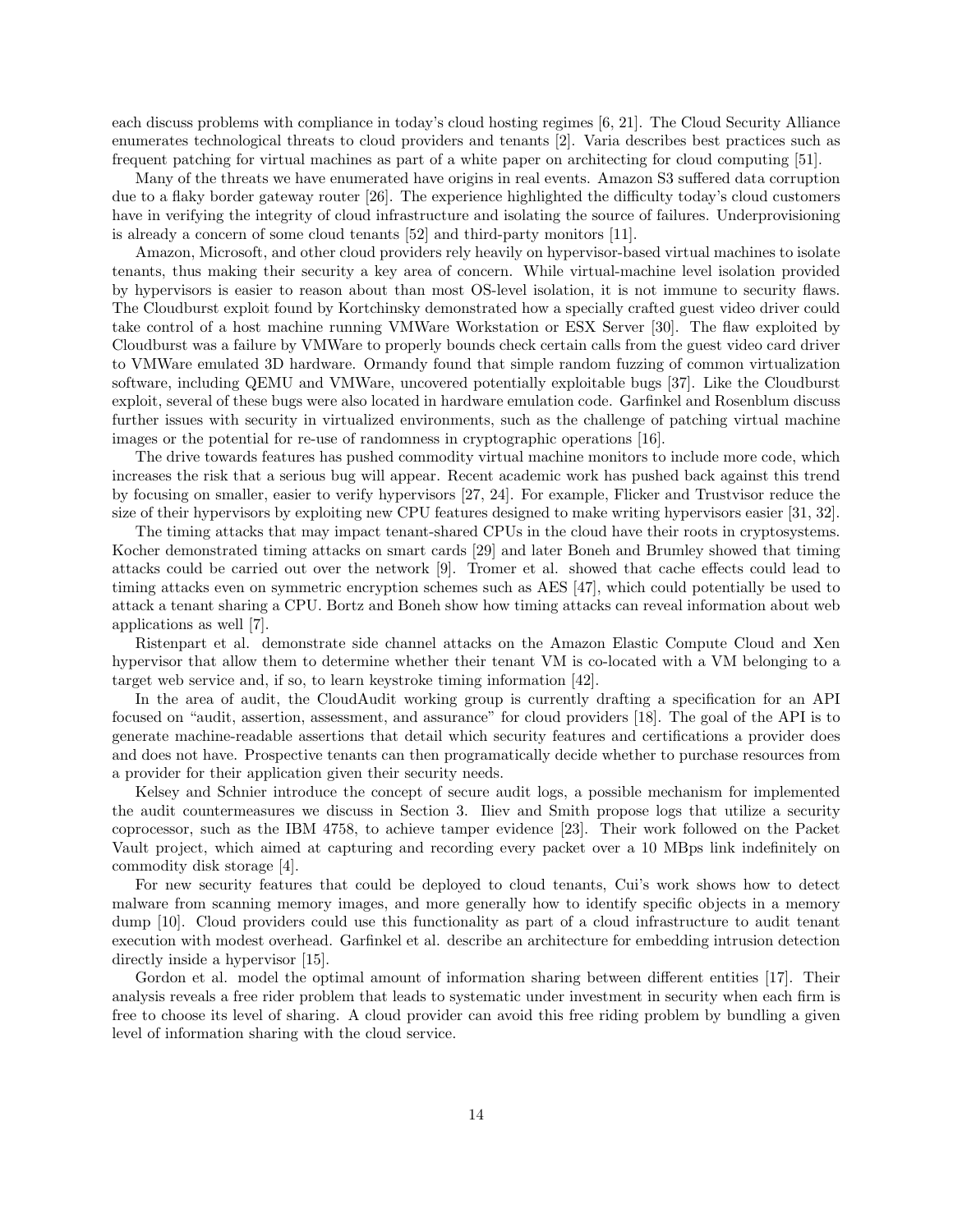# 7 Conclusion

Cloud hosting has desirable features including low up-front costs, elasticity of resources, and cost savings that result from economies of scale. Self hosting provides greater direct control over infrastructure than can be achieved when leasing shared infrastructure from the cloud. However, achieving the benefits of cloud infrastructure by transferring infrastructure control to a third party needn't necessarily result in a net loss of security—security may also benefit from scale economies.

In particular, cloud providers can afford security measures with up-front costs that would be unaffordable in self-hosting environments, amortizing these costs over myriad machines or tenants. A key research opportunity is to develop security measures that reduce marginal costs even if they incur greater up-front costs. With three new workshops on cloud security emerging in the past year[1, 39, 22], we hope to see new technical solutions that exploit the economics of deploying security in cloud-hosting infrastructures.

## References

- [1] ACM. CCSW 2010: the ACM cloud computing security workshop, 2010. http://crypto.cs.stonybrook.edu/ccsw10.
- [2] Cloud Security Alliance. Security guidance for critical areas of focus in cloud computing v2.1, December 2009. http://cloudsecurityalliance.org.
- [3] Amazon. Request to remove email sending limitations, February 2010. http://aws.amazon.com/contact-us/ec2-email-limit-request/.
- [4] C.J. Antonelli, M. Undy, and P. Honeyman. The packet vault: Secure storage of network data. In Proceedings USENIX Workshop on Intrusion Detection and Network Monitoring, April 1999.
- [5] Michael Armbrust, Armando Fox, Rean Griffith, Anthony D. Joseph, Randy H. Katz, Andrew Konwinski, Gunho Lee, David A. Patterson, Ariel Rabkin, Ion Stoica, and Matei Zaharia. Above the clouds: A berkeley view of cloud computing. Technical Report UCB/EECS-2009-28, EECS Department, University of California, Berkeley, Feb 2009.
- [6] Craig Balding. What everyone ought to know about cloud security, 2009. http://www.slideshare.net/craigbalding/what-everyone-ought-to-know-about-cloud-security.
- [7] Andrew Bortz and Dan Boneh. Exposing private information by timing web applications. In WWW '07: Proceedings of the 16th international conference on World Wide Web, pages 621–628, New York, NY, USA, 2007. ACM.
- [8] Carl Brooks. Amazon EC2 email blocked by antispam group spamhaus. http:// searchcloudcomputing.techtarget.com/news/article/0,289142,sid201%\_gci1371369,00.html.
- [9] David Brumley and Dan Boneh. Remote timing attacks are practical. In Proceedings of the 12th USENIX Security Symposium, pages 1–14. Usenix, 2003.
- [10] Martim Carbone, Weidong Cui, Wenke Lee, Marcus Peinado, and Xuxian Jiang. Mapping kernel objects to enable systematic integrity checking. In ACM Conference on Computer and Communications Security, 2009.
- [11] Cloudkick. Visual evidence of amazon EC2 network issues, January 2010. https://www.cloudkick.com/blog/2010/jan/12/visual-ec2-latency/.
- [12] AMD Corporation. AMD presidio extensions, 2010.
- [13] Intel Corporation. Intel®trusted execution technology, 2009. http://www.intel.com/technology/security/.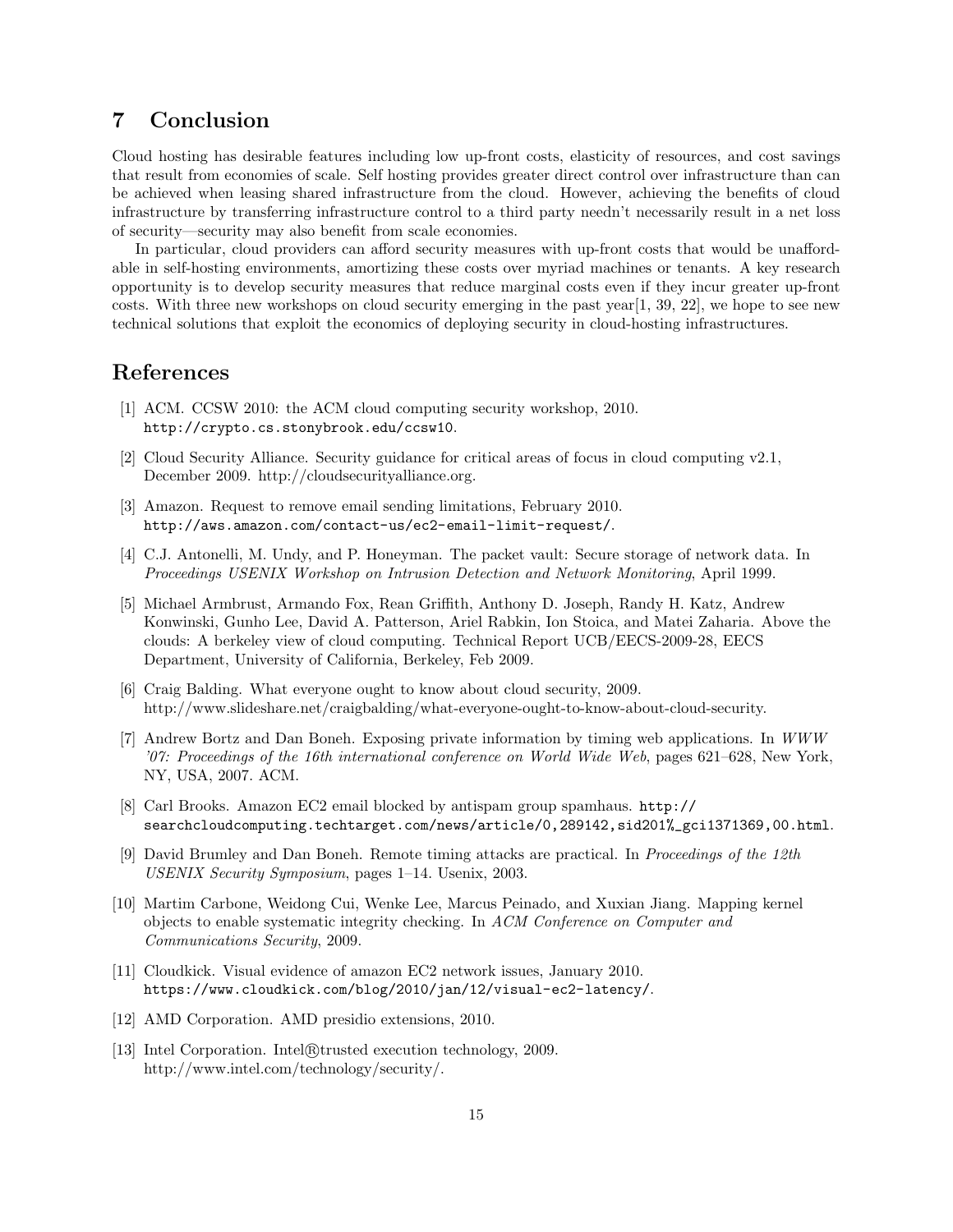- [14] cPanel. cPanel, 2010. http://www.cpanel.net/.
- [15] Tal Garfinkel and Mendel Rosenblum. A virtual machine introspection based architecture for intrusion detection. In Proc. Network and Distributed Systems Security Symposium, pages 191–206, 2003.
- [16] Tal Garfinkel and Mendel Rosenblum. When virtual is harder than real: Security challenges in virtual machine based computing environments. In  $In$  10th Workshop on Hot Topics in Operating Systems, 2005.
- [17] L.A. Gordon, M.P. Loeb, and W. Lucyshyn. Sharing information on computer systems: An economic analysis. Journal of Accounting and Public Policy, 22(6):461–485, 2003.
- [18] CloudAudit Working Group. A6 the audit, assertion, assessment, and assurance API, 2010. http://www.cloudaudit.org.
- [19] Shay Gueron. Intel®advanced encryption standard (aes) instructions set rev. 3.0. http://software.intel.com/file/24917, January 26, 2010.
- [20] Diwaker Gupta, Ludmila Cherkasova, and Amin Vadhat. Enforcing performance isolation across virtual machines in xen. In Proceedings of the ACM/IFIP/USENIX Middleware Conference, September 2007.
- [21] Chris Hoff. Please help me: I need a QSA to assess PCI/DSS compliance in the cloud..., 2008. http://rationalsecurity.typepad.com/blog/2008/10/please-help-me-i-need-a-qsa-to-assess-pcidsscompliance-in-the-cloud.html.
- [22] IEEE. International workshop on security in cloud computing, 20102. http://bingweb.binghamton.edu/~ychen/SCC2010.htm.
- [23] A. Iliev and S. W. Smith. Protecting client privacy with trusted computing at the server. IEEE Security and Privacy, 3(2):153–186, 2005.
- [24] Rhanjit Jhala, Michael Emmi, Eddie Kohler, and Rupak Majumdar. Verifying reference counting implementations. In TACAS 2009: 15th Conference on Tools and Algorithms for the Construction and Analysis of Systems, 2009.
- [25] Paul A. Karger and Roger R. Schell. Thirty years later: Lessons from the multics security evaluation. In in Annual Computer Security Applications Conference (ACSAC, pages 119–126, 2002.
- [26] Amazon Kathrin@AWS. Re: S3 data corruption?, June 2008. http://developer.amazonwebservices.com/connect/thread.jspa?threadID=22709.
- [27] N. Kidd, T. Reps, J. Dolby, and M. Vaziri. Finding concurrency-related bugs using random isolation. In In Proc. Verification, Model Checking, and Abstract Interpretation, 2009.
- [28] Samuel T. King, Joseph Tucek, Anthony Cozzie, Chris Grier, Weihang Jiang, and Yuanyuan Zhou. Designing and implementing malicious hardware. In First USENIX Workshop on Large-Scale Exploits and Emergent Threats, April 2008.
- [29] Paul C. Kocher. Timing attacks on implementations of diffie-hellman, RSA, DSS, and other systems. In CRYPTO, 1998.
- [30] Kostya Kortchinsky. CLOUDBURST: A VMware guest to host escape story. In Black Hat USA, 2009. http://www.blackhat.com/presentations/bh-usa-09/KORTCHINSKY/BHUSA09-Kortchinsky-Cloudburst-SLIDES.pdf.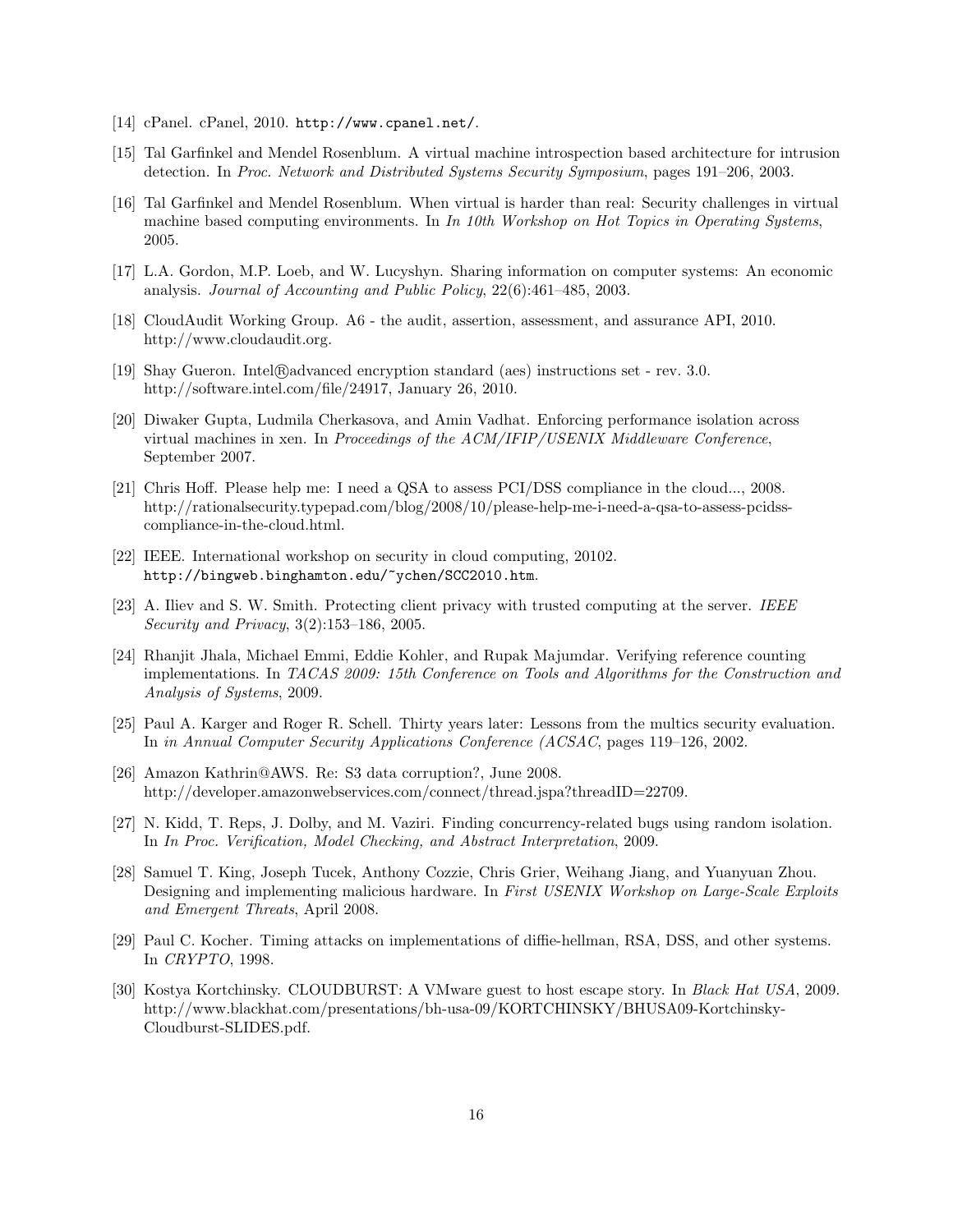- [31] Jonathan M. McCune, Bryan Parno, Adrian Perrig, Michael K. Reiter, and Hiroshi Isozaki. Flicker: An execution infrastructure for TCB minimization. In Proceedings of the ACM European Conference on Computer Systems (EuroSys), April 2008.
- [32] Jonathan M. McCune, Ning Qu, Yanlin Li, Anupam Datta, Virgil D. Gligor, and Adrian Perrig. Efficient TCB reduction and attestation. In IEEE Symposium on Security and Privacy, 2010.
- [33] Robert McMillan. Cloud computing a 'security nightmare,' says Cisco CEO. http://www.pcworld.com/businesscenter/article/163681/cloud\\_computing\\_%a\\_security\ \_nightmare\\_says\\_cisco\\_ceo.html, 2009.
- [34] Robert McMillan. Man pleads guilty to selling fake chips to US navy, November 2009. http://pcworld.about.com/od/securit1/Man-Pleads-Guilty-to-Selling-F.htm%.
- [35] Rich Miller. GoDaddy goes unlimited: resistance is futile, February 2009. http://www.datacenterknowledge.com/archives/2009/02/23/go-daddy-goes-un% limited-resistance-is-futile/.
- [36] Oracle. Oracle keynote cloud expo 11-04-2009, November 2009. http://www.slideshare.net/wrecks/oracle-keynote-cloud-expo-110409.
- [37] Tavis Ormandy. An empirical study into the security exposure to hosts of hostile virtualized environments, 2007. http://taviso.decsystem.org/virtsec.pdf.
- [38] Bryan Parno, Jonathan M. McCune, and Adrian Perrig. Bootstrapping trust in commodity computers. In Proceedings of the IEEE Symposium on Security and Privacy, 2010.
- [39] Wolter Pieters. SPCC 2010 workshop on security and privacy in cloud computing, 2010. http://www.spcc2010.info/.
- [40] Shaya Potter, Steven M. Bellovin, and Jason Nieh. Two person control administration: Preventing administration faults through duplication. In LISA '09, November 2009.
- [41] Gartner Research. Gartner magic quadrant for managed security service providers 2009, 2009.
- [42] Thomas Ristenpart, Eran Tromer, Hovav Shacham, and Stefan Savage. Hey, you, get off of my cloud! Exploring information leakage in third-party compute clouds. In Somesh Jha and Angelos Keromytis, editors, Proceedings of CCS 2009, pages 199–212. ACM Press, November 2009.
- [43] Paul Roldan. FBI Criminal Investigation: Cisco Routers, January 2008. http://www.networkworld.com/community/node/27858.
- [44] Bruce Schneier. Schneier on security: Cloud computing. http://www.schneier.com/blog/archives/2009/06/cloud computing.html, June 4 2009.
- [45] David Talbot. Security in the ether, February 2010. http://www.technologyreview.com/web/24166/.
- [46] Christopher Tarnovsky. Deconstructing a 'secure' processor. In Black Hat Briefings Federal, February 2010. http://www.blackhat.com/presentations/bh-dc-10/Tarnovsky\_Chris/BlackHat% -DC-2010-Tarnovsky-DASP-slides.pdf.
- [47] Eran Tromer, Dag Arne Osvik, and Adi Shamir. Efficient cache attacks on AES and countermeasures. Journal of Cryptology, 23(1):37–71, 2009.
- [48] UBS. Formal signing of settlement agreement relating to the John Doe summons, August 2009. http://www.ubs.com/1/e/investors/releases?newsId=170330.